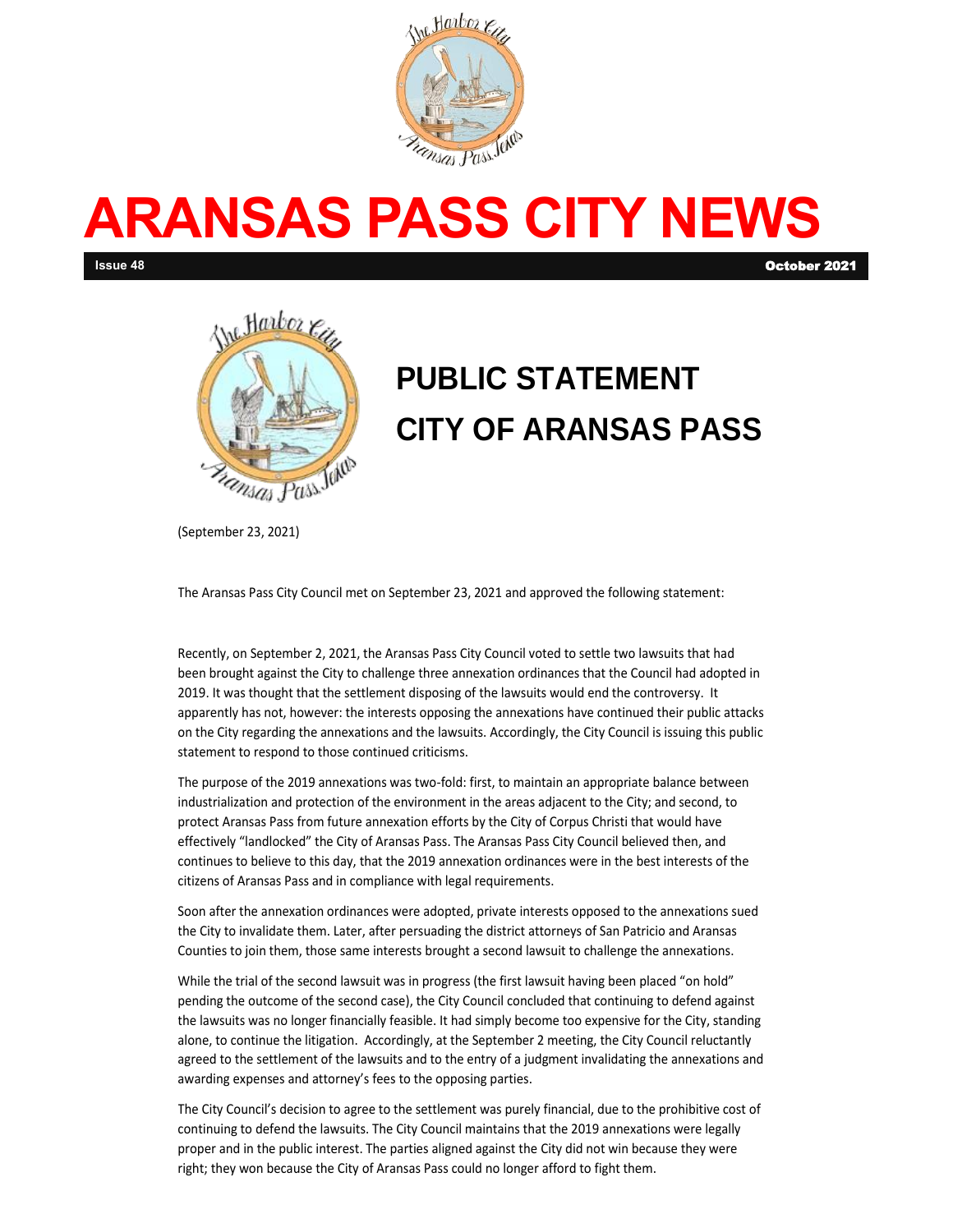

#### **City's Annual "State of the City" Address Reveals Continued Progress Property Tax Lowered for FY22**

The State of the City, as was pointed out by City Manager Gary Edwards during a September 9th Chamber of Commerce Luncheon, remains strong. The audience was updated on various ongoing projects, such as the American Rescue Plan; the CDBG-DR work, the Euclid Pump station (see related story in this newsletter); and the Harbor Bulkhead. Edwards said our work with FEMA is mostly complete and the Conn Brown Harbor infrastructure work is finished. At the time of the address, the budget preparation was virtually concluded and again this year, it is a strong document.

Even during the pandemic, sales tax continued to not only perform well, but it has set new records. The sales tax is a good indicator of a City's economic health. Property tax and property valuation have regained their post-Harvey dip. In FY22, property tax revenue is up and we are able to reduce the property tax rate.

Large numbers of new homes are being built. Rooftops are essential to help a community move forward.

The full text of the State-of-the-City speech can be seen on the City's webpage.

## **City Council Approves 489 Single-Family Homes for AP**

On September 20th, the Aransas Pass City Council approved the preliminary Plat for a major subdivision requested by Braselton Development. Their plan is to build 489 homes. Braselton is a major real estate developer in Corpus Christi. In the case of Aransas Pass, they have coordinated with D.R. Horton, America's largest home builder, to construct the homes. The building sizes will range from 1,400 sf to 2,000 sf. The homes will be built in three phases. Below is a pic of a sample home of the kind that will be built in the subdivision.

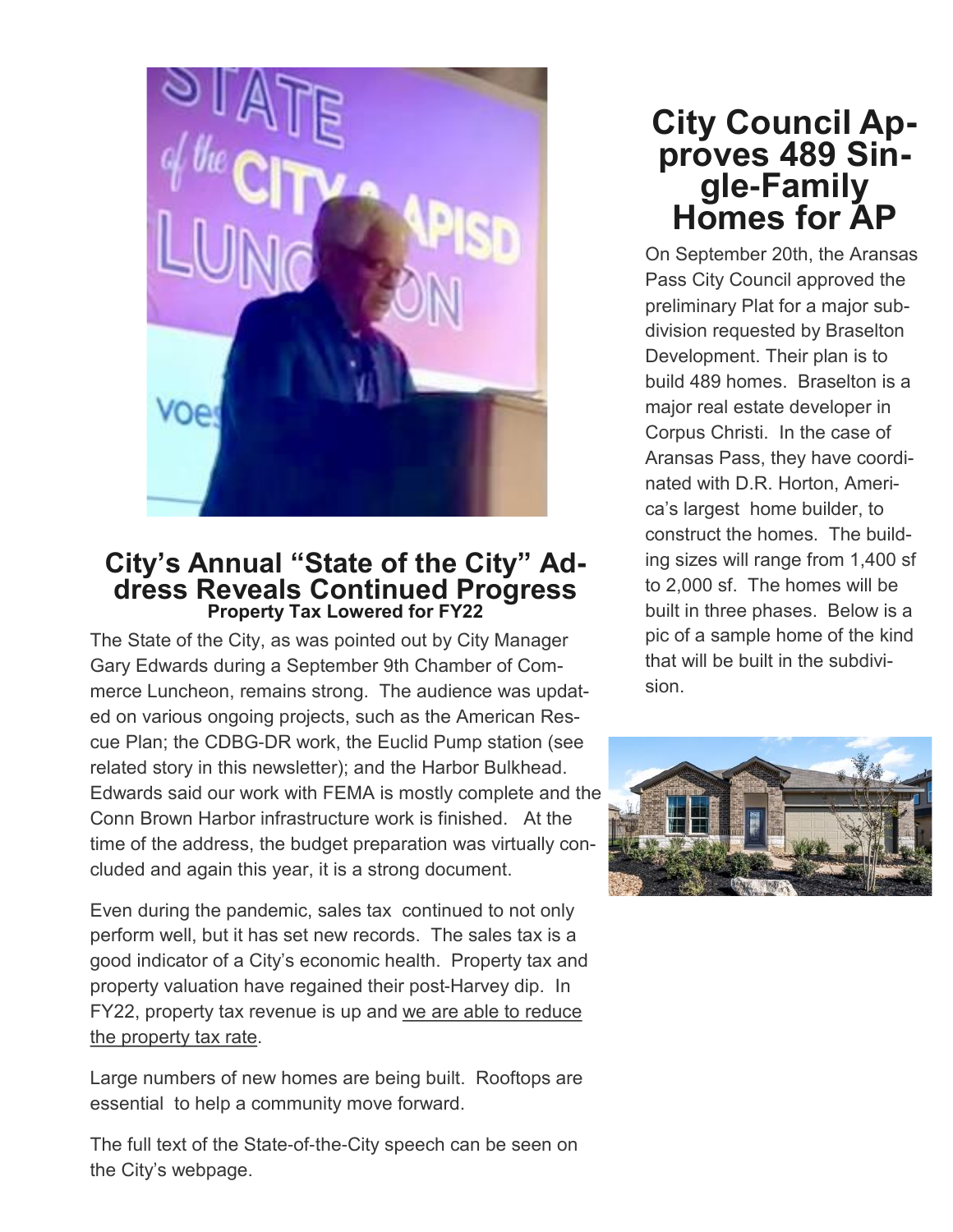

#### **Shrimp Boats Seek Shelter At Conn Brown Harbor**

In mid-September a major tropical storm or a Category 1 Hurricane was predicted for this area. Shrimp boat from throughout this area then began going to Conn Brown Harbor for shelter (see above pic). Fortunately, the storm completely missed Aransas Pass and this area.

#### Contact us

 $\mathcal{L}_\text{max}$  , where  $\mathcal{L}_\text{max}$ 

Aransas Pass City News is published by the City of Aransas Pass, Tx. If you would like to subscribe or unsubscribe, contact 361- 758-5301.

#### **FY22 BUDGET APPROVED**

 $\mathcal{L}_\text{max}$  , where  $\mathcal{L}_\text{max}$  , we have the set of  $\mathcal{L}_\text{max}$ 

**On September 7th the City Council approved the FY22 Operating Budget. The General Fund Balance is over 35% - well above what it was three years ago, but down slightly from FY 21. This budget allowed for the lowering of the property tax.**



## **Euclid Pump Station Work Mostly Completed**

On September 20th, Contractors began installing the repaired Euclid Street pumps back into the pump station. (see pics above and below) Completed work included repairs to the 100HP motor and pump. Work also included repairs to the diesel engine and pump. The pump station is now back to full operation. The city will continue to keep one portable pump at the site for emergency situations and still will have other portables available if needed. In October, the City also is currently preparing to install a trash catcher rack across the concrete ditch at Euclid to catch large debris before it gets into the wet well. Replacement of the Maddox pump station and one of the pumps at the Goodnight pump station also are forthcoming. That work now is being designed.